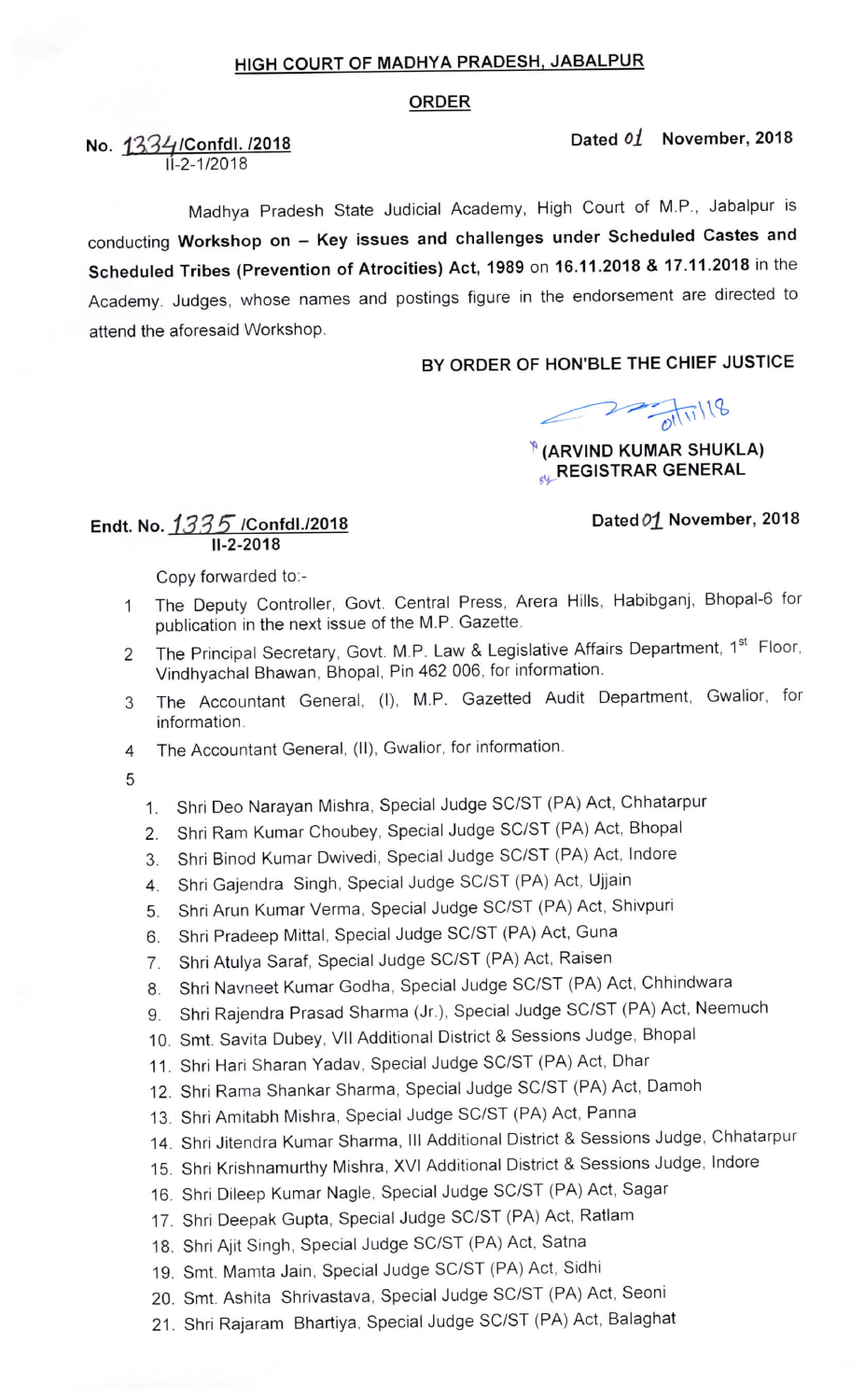- 22. Shri Dinesh Chandra Thapliyal, Special Judge SC/ST (PA) Act, Barwani
- 23. Shri Anand Kumar Tiwari, Special Judge SC/ST (PA) Act, Narsinghpur
- 24. Shri Umesh Pandav, Special Judge SC/ST (PA) Act, Rewa
- 25. Shri Ramesh Kumar Srivastava, Special Judge SC/ST (PA) Act, Shajapur
- 26. Shri Lalit Kishore, Special Judge SC/ST (PA) Act, Tikamgarh
- 27. Shri Anish Kumar Mishra, Special Judge SC/ST (PA) Act, Mandsaur
- 28. Shri Ram Prakash Mishra, I Additional District & Sessions Judge, Sohagpur District Hoshangabad
- 29. Ku. Anita Bajpai, I Additional District & Sessions Judge, Sehore
- 30. Shri Sikandar Singh Parmar, lx Additional District & Sessions Judge, Jabalpur
- 31. Shri Mahendra Singh Tomar, I Additional District & Sessions Judge, Vidisha
- 32. Shri Sabhapati Yadav, Special Judge SC/ST (PA) Act, Shahdol
- 33. Shri lqbal Khan Ghauri, Special Judge SC/ST (PA) Act, Hoshangabad

With a direction to report for the Workshop at 9.30 a.m. on 16.11.2018 in the Academy.

The nominated Judges are directed to observe the following instruction:

- To apprise themselves with the contents of the Joining Instructions available on the MPSJA website www.mpsja.gov.in & www.mpsja.mphc.gov.in and observe the same.
- The participants shall forward the issues and problems faced by them in conduct of trials while dealing matters, proposed solutions and best practices (if any) adopted by them to resolve the issues relevant to the subject for sharing and discussion in the Workshop on official email of the State Judicial Academy i.e. mpsja@mphc.in atleast three days prior to the schedule of the Workshop i.e. not later than 13.11.2018.
- The District & Sessions Judge, Chhatarpur/ Bhopal/ Indore/ Ujjain/ Shivpuri/ Guna/ 6. Raisen/ Chhindwara/ Neemuch/ Dhar/ Damoh/ Panna/ Sagar/ Ratlam/ Satna/ Sidhi/ Seoni/ Balaghat/ Barwani/ Narsinghpur/ Rewa/ Shajapur/ Tikamgarh/ Mandsaur/ Hoshangabad/ Sehore/ Jabalpur/ Vidisha/ Shahdol for information and necessary action with a request to instruct the participant Judges to remain present at M.P.S.J.A. building at Jabalpur on the date and time given in the order, positively.
- Registrar (I.T.), High Court of Madhya Pradesh, Jabalpur, for sending copy of order by 7. e-mail to following Judicial Officers:-
	- District Judge (Inspection), High Court Premises, Jabalpur/ District Judge (Inspection), J.E.-1, Judges Enclave, Residency Area, Indore-452001./ District Judge (Inspection), 28/B, Race-course Road, Opposite Maila Ground, Gwalior (M.P.), for information.
	- 2 Principal Registrar, High Court of M.P., Bench lndore, for information
	- 3. Principal Registrar, High Court of M.P., Bench at Gwalior, New High Court Building, City Centre, Gwalior, for information.
	- 4. Member Secretary, M.P. State Legal Services Authority, 574, South Civil Lines, Jabalpur, for information.
	- 5. Principal Reglstrar (Judicial)/ (Vigilance)/ (I.L.R. & Examination), High Court of M P., Jabalpur, for information.
	- 6. Member Secretary, State Court Management System Committee, High Court of M.P., Jabalpur, for information.